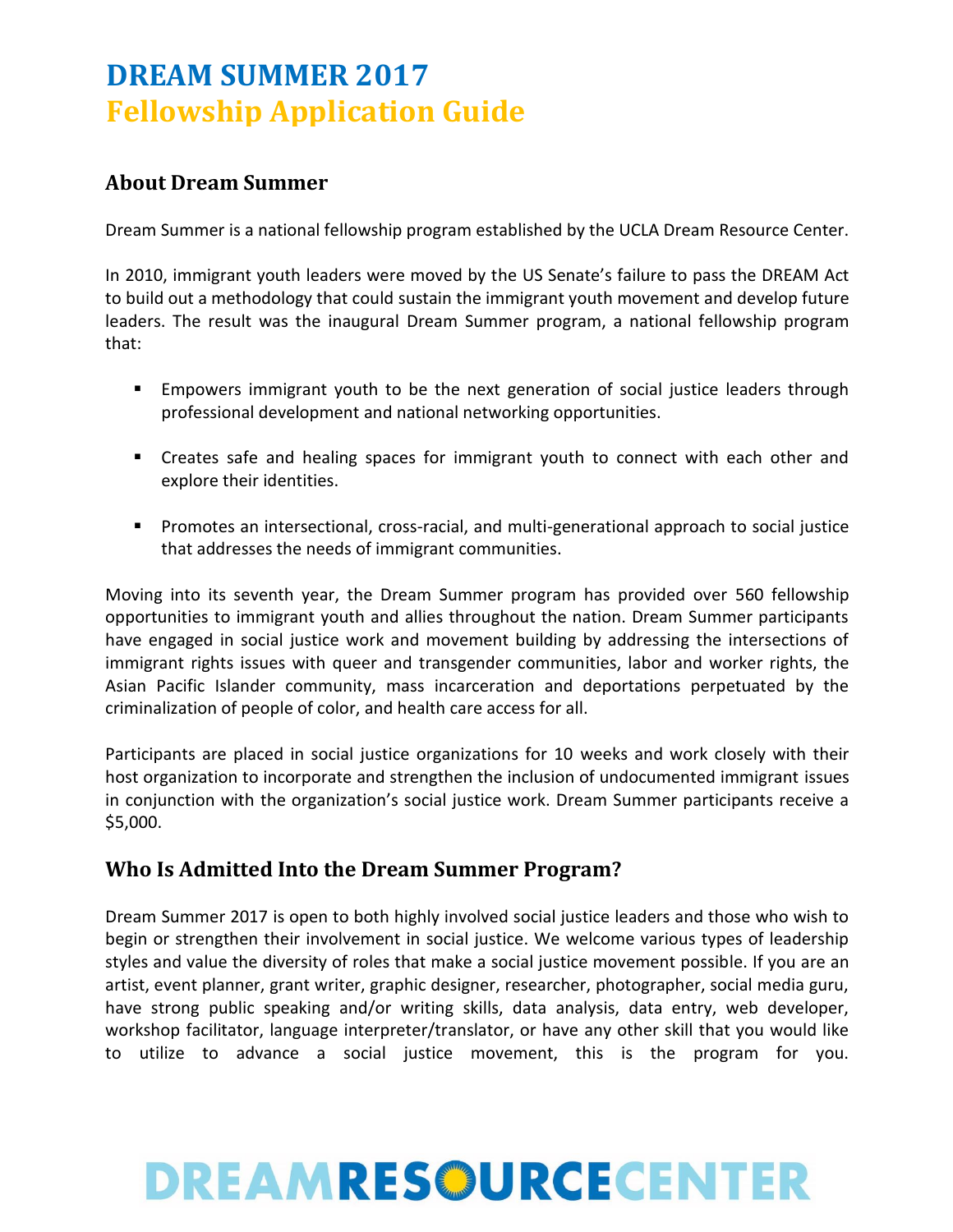# **DREAM SUMMER 2017 Fellowship Application Guide**

## **Admission Requirements**

- At least 18 years of age by June 19, 2017.
- An Interest and commitment to social justice.
- Full-time availability from Monday, June 19th, to Sunday, August 20, 2017.
- Available to travel on Sunday, June 18 to attend the orientation retreat hosted in Los Angeles from Monday, June 19, to Friday, June 23, 2017.
- Available to travel on Thursday, August 17 to attend the closing retreat hosted in Los Angeles from Friday, August 18, to Sunday, August 20, 2017.
- Submit online application form by 11:59 PM PST, Friday, March 10, 2017.

### **Application Process**

Review the Frequently Asked Questions (FAQ's) document at: [http://www.labor.ucla.edu/wp-content/uploads/2017/02/2017\\_DS\\_FAQ.pdf](http://www.labor.ucla.edu/wp-content/uploads/2017/02/2017_DS_FAQ.pdf)

Request a letter of recommendation. The letter can be requested from someone you think can best describe the skills and talents that you want to highlight (e.g. someone from a campus student group or community-based group/organization, teacher, professor, employer). Your letter can be from anyone that can speak to your abilities – it does not have to be related to academics or employment if those resources are not available to you.

The letter must include a signature and contact information such as e-mail and/or phone number. The online application form will require you to upload a PDF document of your letter of recommendation.

**\*Tip:** Be sure to give your recommender 2 weeks or more to write you a letter.

Prepare your resume. The online form will require you to upload a PDF or Microsoft Word document

**\*Tip:** For strong resume suggestions please visit the [UCLA Career Center Guides](http://www.career.ucla.edu/Portals/14/Documents/PDF/CareerGuide/2014/CG_2014_2015_Chapter5_082814.pdf)

Prepare your responses to Prompt A, Prompt B, and Prompt C. The online form will require you to upload a PDF or Microsoft document with the three prompt responses.

**\*Tip:** If you are highly interested in a specific cohort, incorporate those issues within your prompt answers. Be as descriptive and detailed as possible.

# DREAMRESOURCECENTER